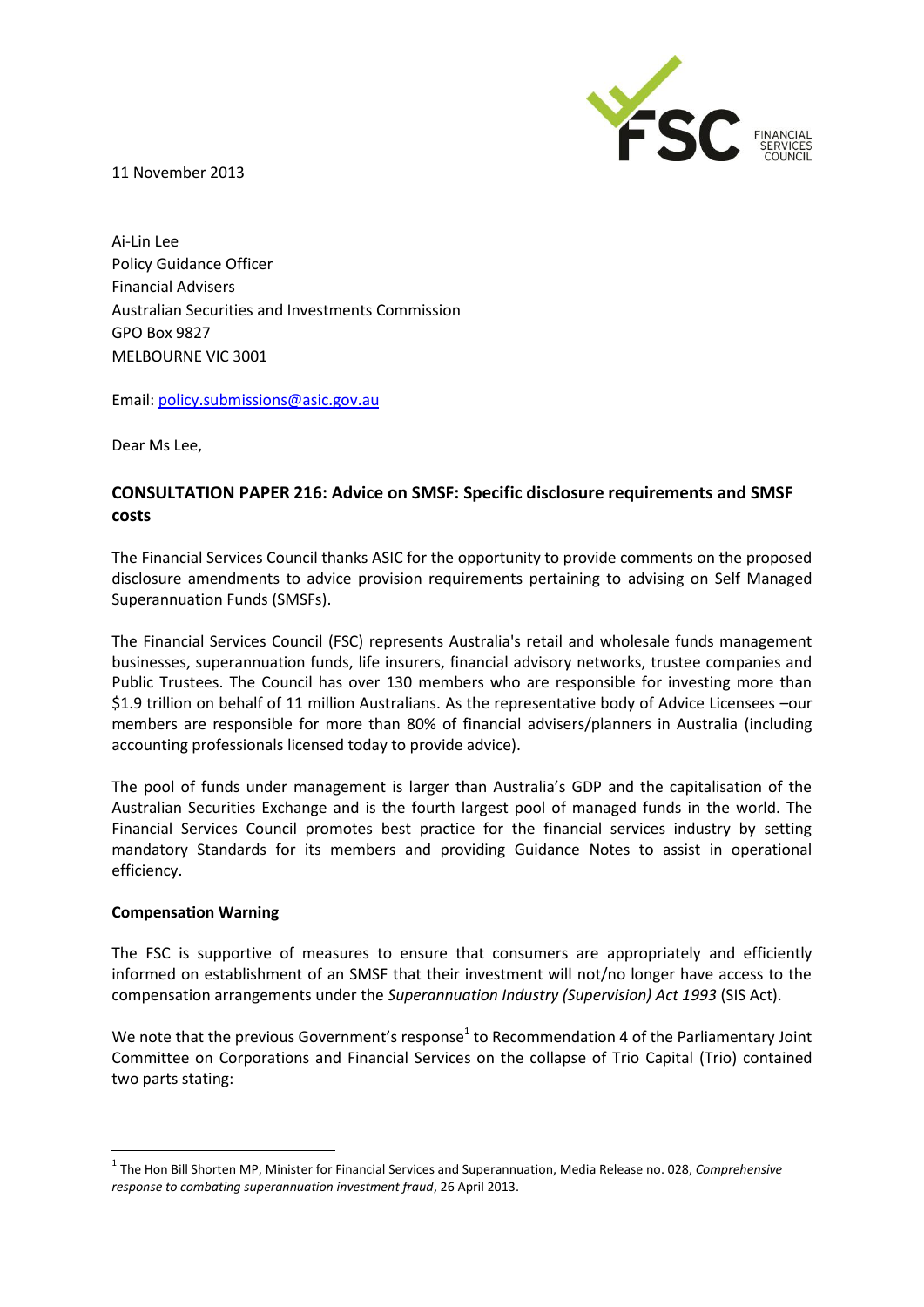- *"The ATO will seek to amend its registration process to add additional warnings that SMSF members are not eligible for compensation.*
- *ASIC will also consult on requiring advisers, on the establishment of SMSFs, to advise clients that they do not have access to compensation arrangements under the SIS Act."*

We submit that a warning on the ATO Trustee registration form to establish an SMSF is a sensible and efficient place to include a warning such as that proposed by ASIC.

We further submit that an adviser warning the client, being advised on the establishment of an SMSF, that the SMSF means that the client's super investment will not/no longer have access to the compensation arrangements under the *Superannuation Industry (Supervision) Act 1993* (SIS Act), is a reasonable proposal.

However, the warning should be meaningful to the consumer, including those advised to establish/switch to an SMSF, and we query whether multiple warnings, in different formats, using different wording on multiple forms is helpful to aiding consumer understanding.

It is neither efficient nor sensible in requiring the client sign off on the warning twice. The client is to sign off on the ATO Trustee declaration form acknowledging the warning and the responsibilities of the Trustee which they will commit to undertake. Further an adviser has substantially enhanced conduct and disclosure obligations as a result of FoFA that compel and adviser to have considered the client's needs and wants and provided advise that was in the Best Interests of the client and that in documenting that advice, an adviser would not proceed to implement the advice they have provided the client until the client has understood the advice and authorised the adviser to proceed to implement the advice. As such, the client will have been warned by the adviser and the client will have signed a document which contains the warning (the ATO registration form).

The FSC is supportive of the adviser warning the client of the fact that their prospective SMSF will not be protected by a SIS compensation scheme. We are not supportive of prescriptive warnings nor of any additional and/or separate document (including disclosure inclusion in the Statement of Advice) to be signed by the client to confirm they have understood as being useful tools to aid consumer understanding.

## **Proposed other Disclosure Requirements**

The FSC agrees that the bolded topics articulates in Table 2 are the type of information an adviser who complies with all the advise obligations (such as the new Best Interest duty) providing advise on the establishment or switch to an SMSF disclose to a consumer.

Disclosure obligations regarding the provision of advice already exist. For example, section 947C of Corporations Act section 947C on *Statement of Advice given by authorised representative-main requirements* stipulates that the SOA include a statement setting out the advice and information about the basis on which the advice is given.

We interpret the purpose of these proposals is therefore to document ASIC's SOA information disclosure expectations with regards to SMSFs.

Our strong preference is for any additional disclosure obligations to be Guidance or Information regarding what type information should be included in the SOA and that the obligations tie back to s947C particularly in light of the introduction of the Best Interest duty. That is, that under a best

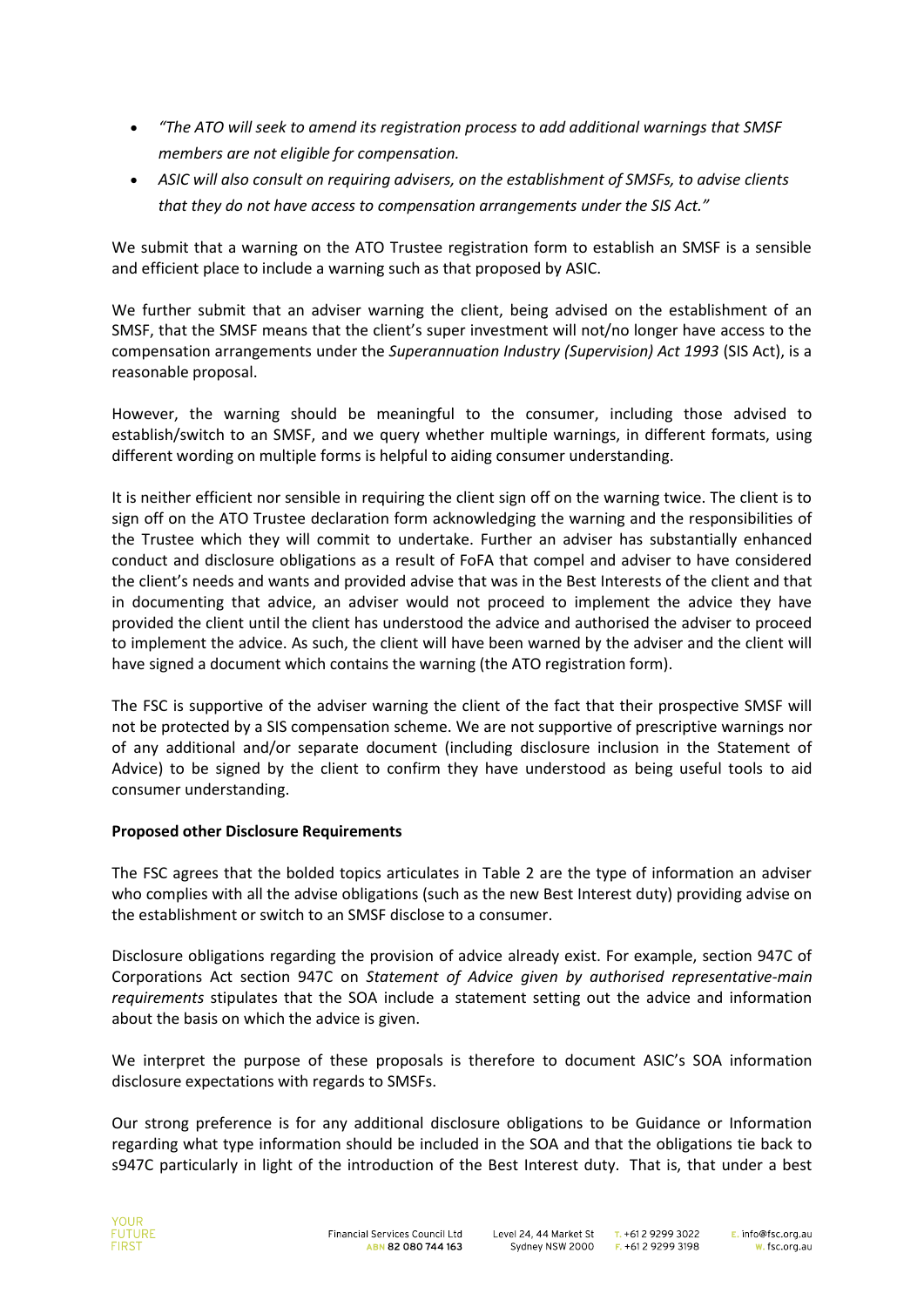interest duty, there is a higher standard to be met in terms of the 'basis' for any advice or recommendation. Further, our preference is if a Class Order were to proceed, for the general themes/topics an adviser consider documenting as the information about the basis on which the advice is or was given, in the SOA rather than detailed prescriptive obligations. For example item 5 of Table 2, it is appropriate and reasonable that an adviser inform the client of costs associated with running an SMSF. However, the costs may vary from fund to fund, and structures used by the client, and indeed may vary if the client chooses to manage the SMSF themselves or continue to use other professionals like an advisers/planner.

We note that the disclosure item 7 of Table 2 should be a subset of item 1 of Table 2. Further, disclosure item 1 and parts of item 2, item 3 and 4 may have fairly generic responses across all clients. For example the responsibilities and obligations of an SMSF Trustee are likely to be consistent across many clients. Our strong preference is for ASIC to be pragmatic about the disclosure that should therefore be included in an SOA and the means by which it is provided. Rather than pages of pages of generic information in an SOA on such topics, as important as they are, may better be met by other literature (such as the ATO's SMSF investor guide or an educational website should it exist) and the SOA could then simply supplement or provide that information which really requires tailoring to the advice specifics and the client.

### **Guidance on SMSF costs**

We note that the ASIC commissioned Rice Warner research report is anecdotally, costs representative of industry views. However, it is important to recognise the costs are generalisations only, as costs will vary fund to fund, between service providers, depending on underlying assets, whether platforms are used for example.

As suggested previously, our preference is for any ASIC guidance on cost to focus on the type of costs an SMSF may incur, not on actual costs (unless they are specifically known for that client). It is imperative and already a legal obligation for the adviser to provide the client with advice which is in the clients Best Interest which includes consideration of costs amongst other matter and therefore for the information to be documented in the SOA as articulated previously. Our strong preference is for any additional disclosure obligations to be Guidance or Information regarding what type information should be included in the SOA and that the obligations tie back to s947C particularly in light of the introduction of the Best Interest duty. That is, that under a best interest duty, there is a higher standard to be met in terms of the 'basis' for any advice or recommendation.

### **Cost to implement**

Our submission has not detailed costs to comply with these proposals as it is challenging to know what these measures will cost the industry to implement without sighting the draft Class Order.

## **Implementation timeframes**

Should ASIC proceed with these proposals we request that ASIC consider that the requirements be implemented at the AFSL next rolls/updates their SOAs but within eighteen months. The industry has and continues to go through significant regulatory change and each disclosure amendment carries time/cost imposts on providers.